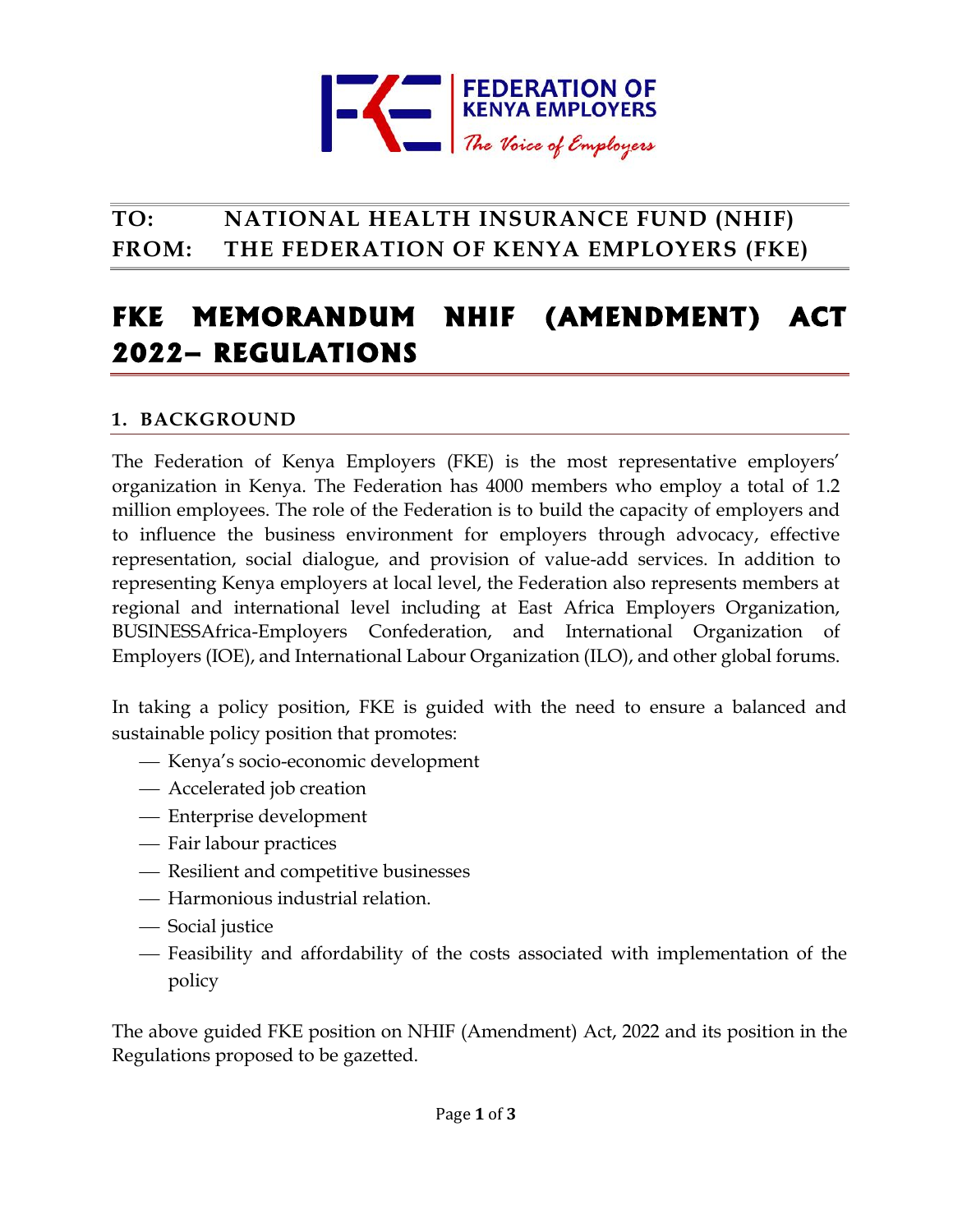## **2. UNIVERSAL HEALTH COVERAGE: FKE PERSPECTIVE**

The right to health is a fundamental human right guaranteed in the Constitution of Kenya. **Article 43 (1)** (a) of the Constitution provides that every person has the right to the highest attainable standard of health, which includes the right to health care services, including reproductive health care.

Universal Health Coverage (UHC) has become a matter of national interest and is one of the Big 4 Agenda priority areas by the current administration. UHC advances 3 areas;

- 1) Expansion of health services
- 2) Inclusion of all persons
- 3) Reduction of out-of-pocket payments at the point of accessing health services

The effort to provide UHC in Kenya is noble and the Federation supports the overall objective of granting every person in Kenya their fundamental right to health. The Federation understands that the realization of this objective requires a concerted effort of all parties: Government, employers, workers, health care providers and other stakeholders in the health sector, stakeholders in the insurance sector, and the public.

To actualize the attainment of UHC in the country, the following components of health system ought to be carefully and deeply considered:

- 1) Health service delivery
- 2) Human resource for health
- 3) Health information system
- **4) Health financing**
- 5) Essential medical products and technologies
- 6) **Leadership and governance in health**

## **3. STAKEHOLDERS ENGAGEMENT**

Stakeholder engagement envisioned by the constitution and the tripartite arrangements is supposed to be meaningful and should help the parties come up with win-win solutions to the issues they face. Engagements for the sake of ticking the box is an issue employers noted with dismay, noting the critical role it is expected to play in the implementation of the Act and the regulations therein. The employers' concerns need to be considered so that win-win solutions are arrived at. The employers have noted with concern that their submissions and concerns they raise are ignored by the Board and the promises the Board makes to look into the issues are never honoured. This makes engagement with NHIF meaningless.